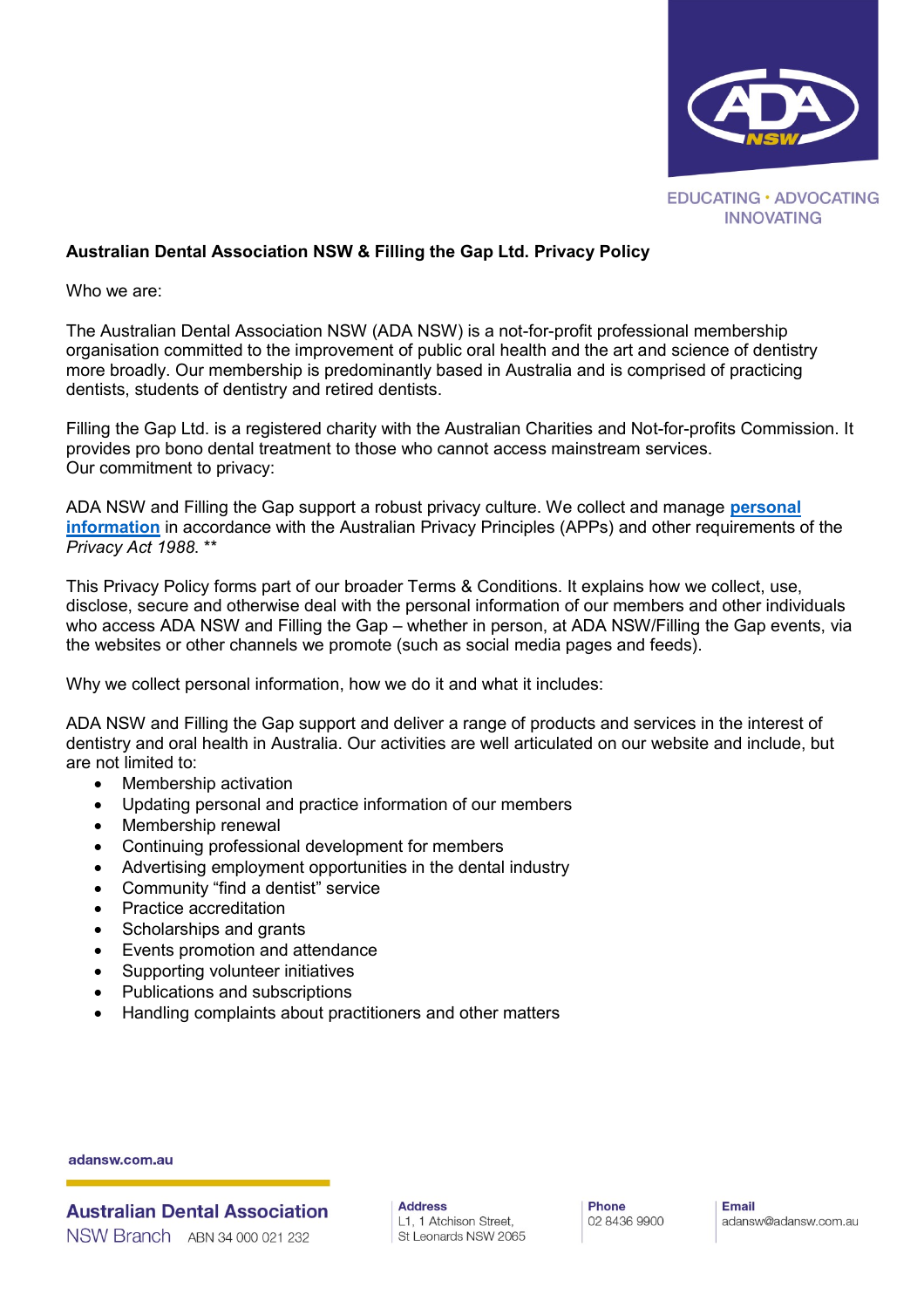

We collect your personal information in a variety of ways, depending on the nature of a particular service and/or how you've chosen to engage with us, including:

- Face to face contact
- Telephone calls
- Voice or image recordings
- Social media messages, posts or feeds
- Via the ADA NSW and Filling the Gap websites
- Electronic surveys
- Email correspondence
- Fax correspondence
- Postal correspondence
- Hard-copy forms
- Via data transfer from the Australian Dental Association Inc. (ADA), Australian Dental Health Foundation and ADA State/Territory branches

The personal information we collect relates directly to the nature of your engagement with us and may include:

- Contact details (who you are and how we can reach you)
- Relevant demographic details (such as your age and gender)
- Education information (such as your educational qualification and the name of the university you received your qualification from)
- Professional details (including your specialty and CPD status)
- Employment details (including whether you are currently employed and the business details of your employer)
- Activities or areas of involvement with the ADA NSW (such as what you want to get out of your membership and what we are doing for you)
- Financial or payment related information

Some of the personal information we collect is considered sensitive information under Australian privacy law, including:

- Your ADA membership status
- Idiosyncratic information relevant to our activities (where, for example, it identifies your racial or ethnic origin or philosophical beliefs)

In most cases, we collect your personal information directly from you. Sometimes we may ask a contracted third party to collect it from you on our behalf (such as when you complete a survey).

adansw.com.au

**Australian Dental Association** NSW Branch ABN 34 000 021 232

**Address** L1, 1 Atchison Street, St Leonards NSW 2065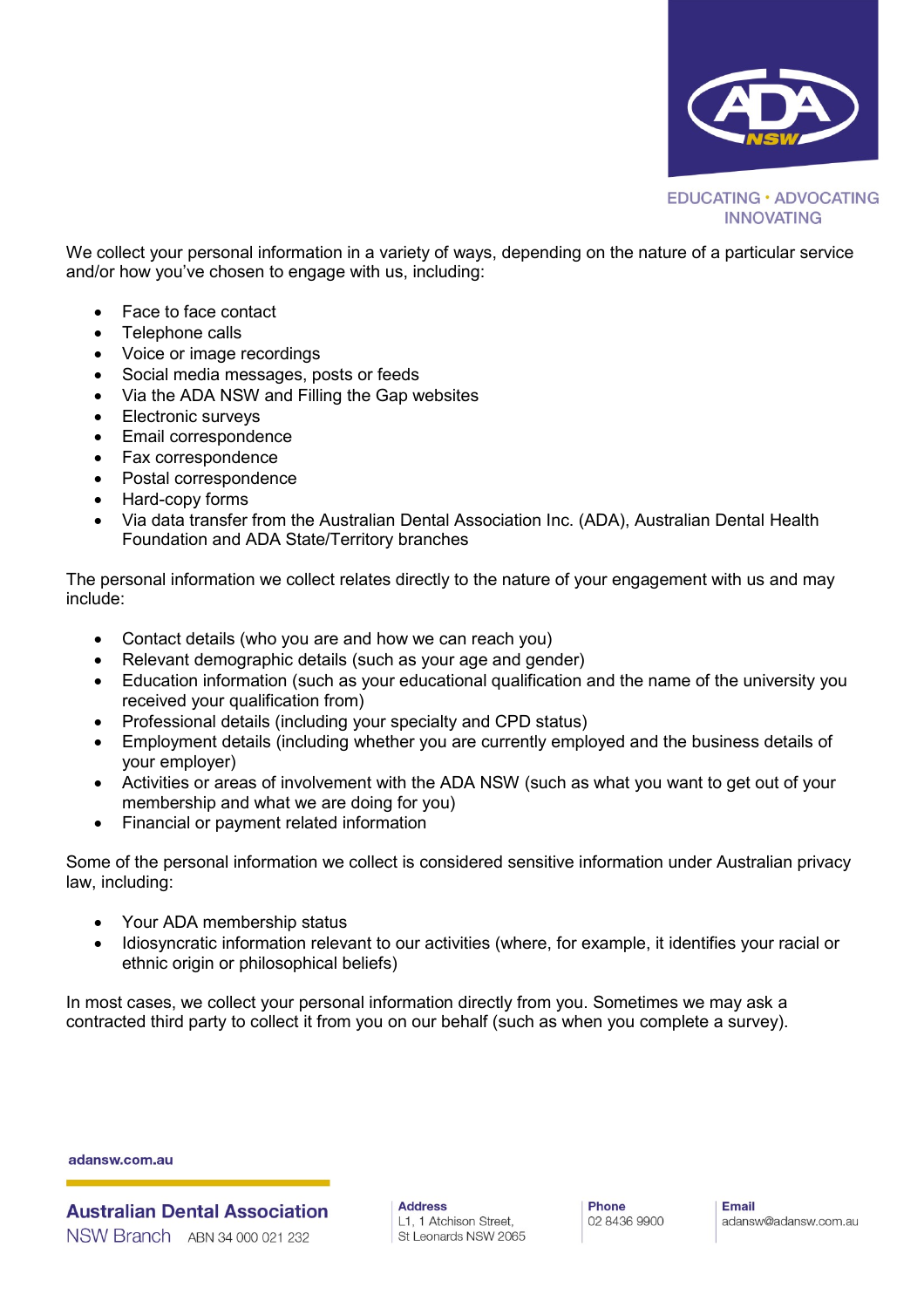

There may also be specific lawful, operational or technical requirements to collect your personal information from someone other than you (such as when we verify your educational qualifications during a scholarship application process).

How we use your personal information, and to whom we give it:

#### *General*

At the time of collecting your personal information, we endeavour to always explain what we need it for, how it will be used and to whom we may give it (via a Collection Statement on our hard-copy or web based forms, recorded message, verbally or by other means). Once your personal information has been collected, we do not otherwise use or disclose it except where we are required or authorised by law to do so.

Our ability to provide a service may involve sending personal information to a contracted third party. For instance, if you sign up to receive ADA NSW/Filling the Gap publications, we will need to supply your mailing and other relevant contact details to the organisation that packages and delivers the publications to you.

From time to time, there may be a new purpose for which we would like to use or disclose the personal information we already have about you (for example, a research project, funding application, public awareness campaign or article featuring you). If this happens, we will ask your permission first.

#### *Social media:*

ADA NSW and Filling the Gap support using your preferred form of communication. If you choose to engage with ADA NSW/Filling the Gap using our social media pages or feeds, please be aware that any personal information you supply in that arena may be:

- Available for the user group to see (which may be a public or private group, depending on the social media platform being used)
- Able to be "screen shot" and potentially downloaded by anyone in the user group and is, thus, uncontrolled
- Subject to the privacy settings and privacy policy available on the relevant platform

#### *Third parties:*

ADA NSW/Filling the Gap have contractual relationships with third parties who have visible privacy practices that align with our obligations under Australian privacy law. These include:

*Cloud "infrastructure as a service" (IaaS) services*

Our IaaS provider, Amazon Web Services (AWS) supplies web hosting and customer relationship management (CRM) services. Details about AWS' privacy and security protocols can be accessed [here](https://d1.awsstatic.com/whitepapers/compliance/Using_AWS_in_the_context_of_Australian_Privacy_Considerations.pdf) and in an [additional FAQ.](https://aws.amazon.com/compliance/data-privacy-faq/)

adansw.com.au

**Australian Dental Association** NSW Branch ABN 34 000 021 232

**Address** L1, 1 Atchison Street, St Leonards NSW 2065 Phone 02 8436 9900 Email adansw@adansw.com.au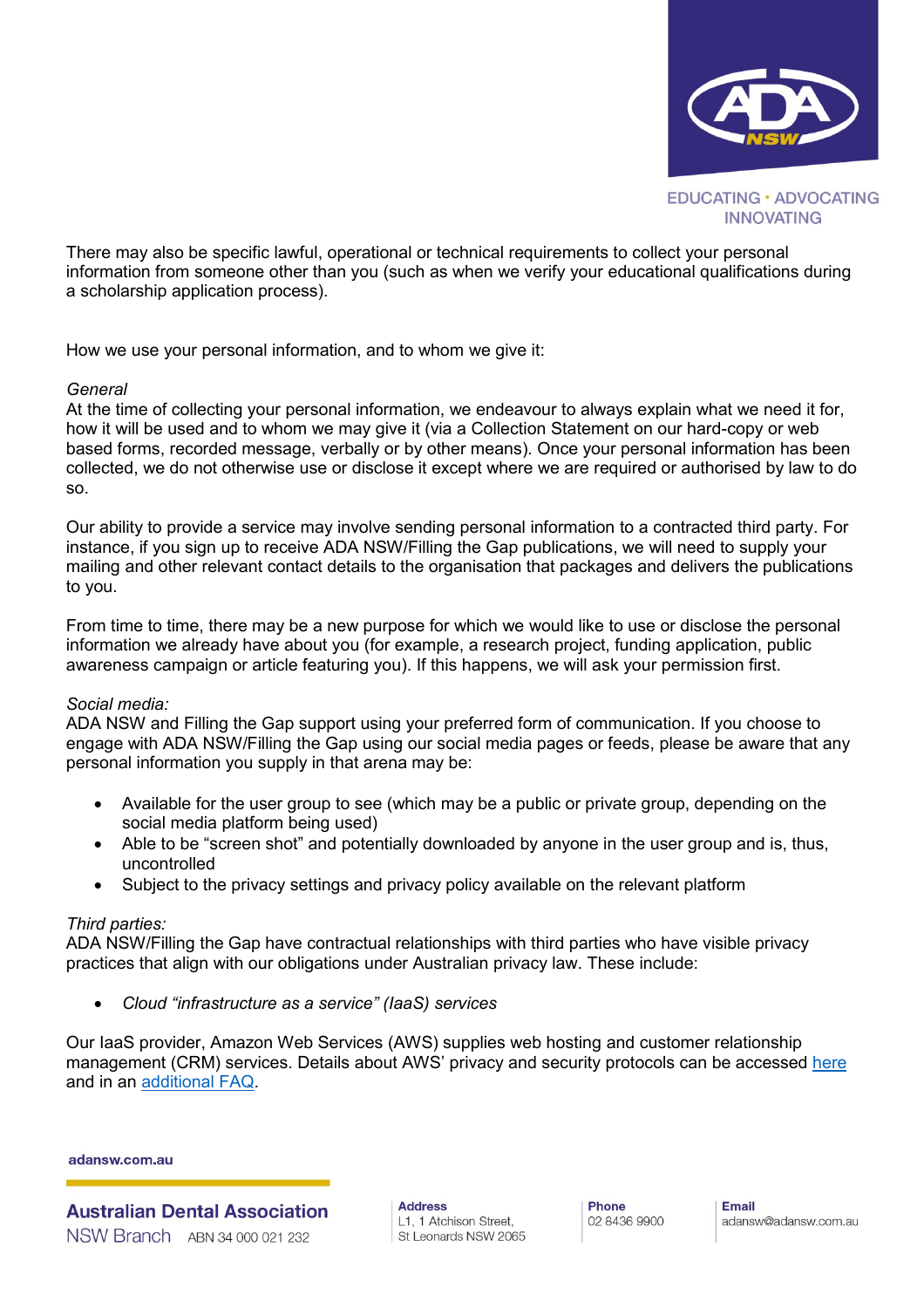

Personal information collected and managed by AWS on our behalf is stored securely in Australia.

## *Secure payment services*

Our secure payment provider, PayPal, is accessed via a gateway from the ADA NSW and Filling the Gap websites. We use PayPal's Payflow service. Our [service agreement](https://www.paypal.com/us/webapps/mpp/ua/payflowgatewaypp-full) articulates that privacy considerations are dealt with in accordance with PayPal's [privacy policy.](https://www.paypal.com/webapps/mpp/ua/privacy-full)

Personal information collected and managed by PayPal on our behalf is stored securely in Australia.

## *Surveys*

Our survey services are provided by reputable suppliers including, but not limited to, ACA Research, Survey Matters, Taverner's Research and Survey Monkey. Surveys are most often conducted online, however may also be conducted over the telephone or by post.

All members are asked to consider participating in ADA NSW/Filling the Gap surveys so that we can continue to offer meaningful and relevant services, as well as improve our practices to meet member expectations. Participation in any ADA NSW/Filling the Gap survey is entirely optional and members are encouraged to familiarise with the privacy policy of the relevant survey supplier before providing any information – personal or otherwise.

*Publication services*

#### Mail-outs and other publications

ADA NSW/Filling the Gap use mailing house, Rawson Print Co. to package and distribute by post a variety of published material for our members. Rawson Print Co. privacy practices are explained in their privacy policy and can be obtained from their website<https://www.rpco.com.au/> or by contacting Rawson Print Co. by telephone (02 8873 2500)

Personal information collected and managed by Rawson Print Co. on our behalf is stored securely.

#### *Links to other websites*

The ADA NSW and Filling the Gap website smay provide links to information, resources and services available on other websites. When you link to other websites, you are leaving the ADA NSW/Filling the Gap website and your personal information will be handled in accordance with the privacy policies of those websites.

We do not share your personal information with other websites and we do not track your external website browsing history.

#### *Cookies*

The ADA NSW and Filling the Gap websites deploy cookies in a limited manner, in accordance with our Cookie Policy<https://www.adansw.com.au/About/Terms>

adansw.com.au

**Australian Dental Association** NSW Branch ABN 34 000 021 232

**Address** L1, 1 Atchison Street, St Leonards NSW 2065 Phone 02 8436 9900 Email adansw@adansw.com.au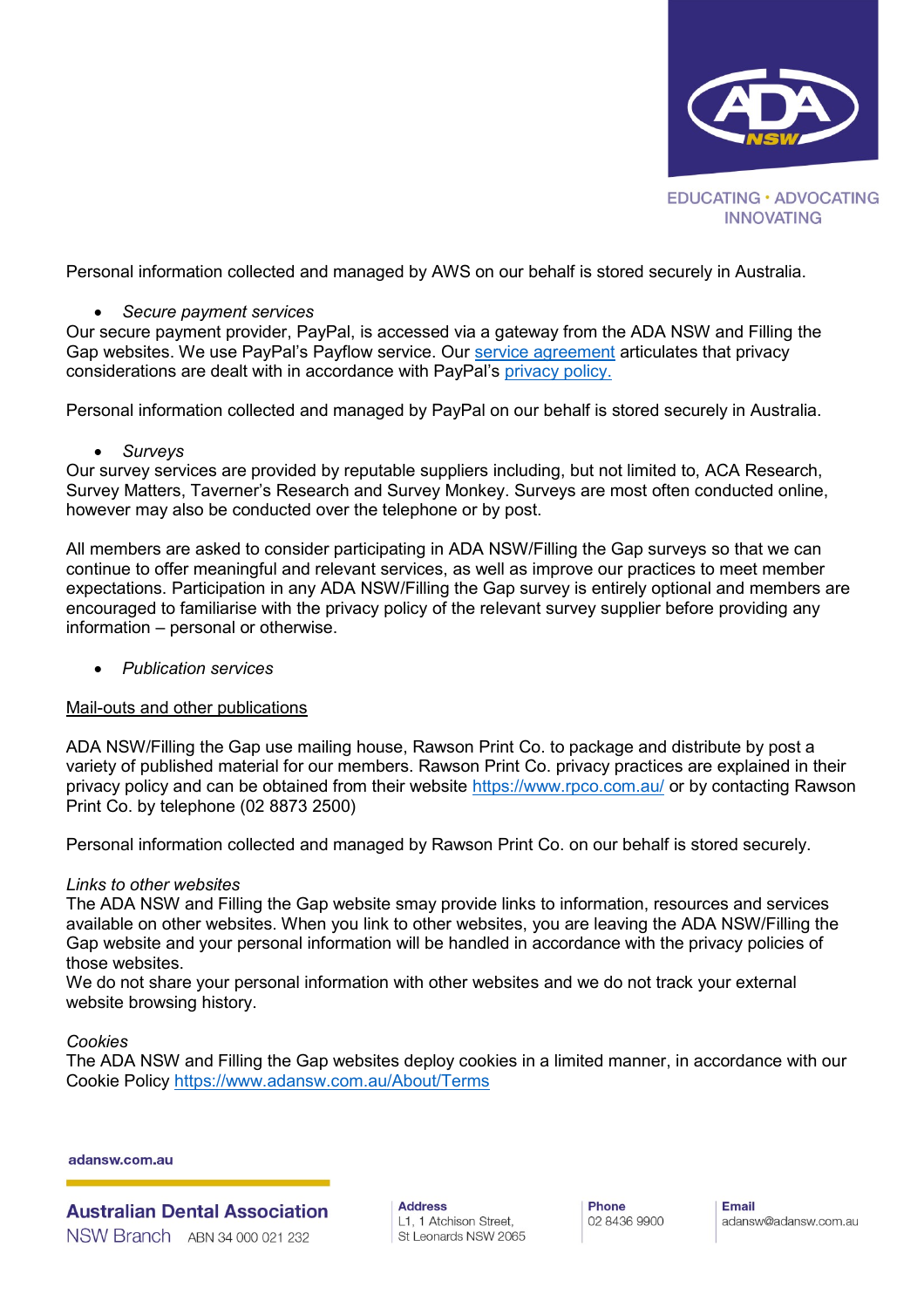

### Information security

#### *General*

Our Privacy Officer works to ensure that ADA NSW/Filling the Gap staff observe best practice in their handling of personal information. The physical and technical security of personal information held by ADA NSW/Filling the Gap is managed by our dedicated Information Security (IS) team.

#### *Data Breach Notification*

A data breach is the unauthorised access to, disclosure or loss of personal information. Breach events are not confined to online or electronic systems. Our Data Breach Notification policy and procedures are managed internally by our Privacy Officer and IS team.

If you believe that ADA NSW or Filling the Gap has experienced a data breach, please contact us by telephone (02 8436 9900), by email [\(reception@adansw.com.au\)](mailto:reception@adansw.com.au)) or in writing ADA NSW Privacy Officer, c/o Level 1, 1 Atchison Street ST LEONARDS NSW 2065.

#### Anonymity

If you engage with ADA NSW or Filling the Gap in order to receive services associated with your professional membership, we cannot deal with you anonymously.

There are, however, times when it appropriate for us to ensure your personal information is de-identified before we use it, such as when we receive survey data about our members from our contracted survey provider(s). Survey data is de-identified before we are able to receive, view, use and/or publish the results.

There are also times when it may be appropriate for members and other individuals to contact us anonymously. This may include:

- Raising an Australian Health Practitioner Regulation Agency (AHPRA) or Dental Board of Australia (DBA) issue – which would generally require that you deal with those bodies directly
- Raising a concern or complaint about a dentist
- Complaints or comments about ADA NSW/Filling the Gap where you do not expect an "in person" response

adansw.com.au

**Australian Dental Association** NSW Branch ABN 34 000 021 232

**Address** L1, 1 Atchison Street, St Leonards NSW 2065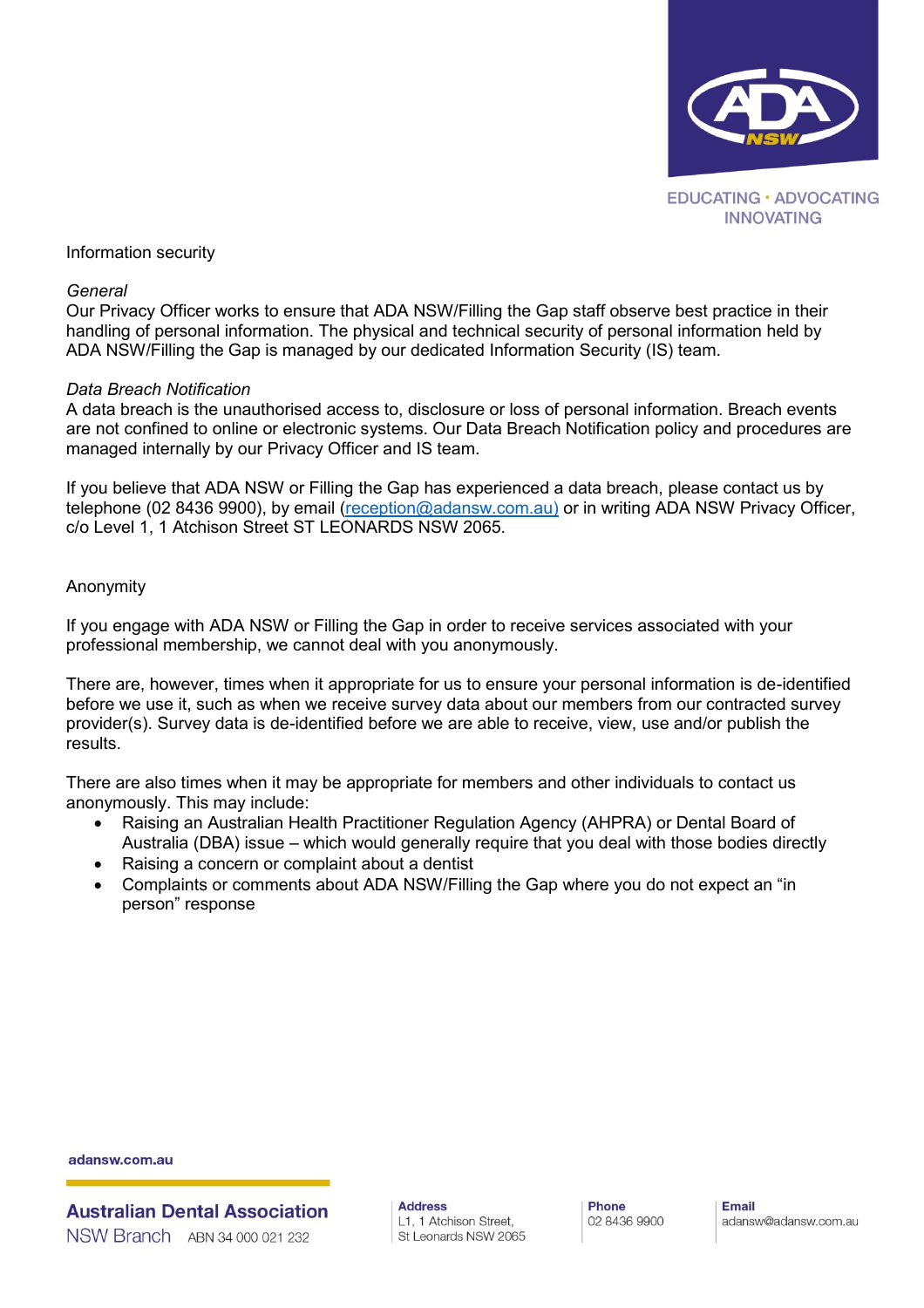

Access to/amendment of your personal information

It is your right under Australian privacy law to request access to the personal information we hold about you. It is also your right to request that we amend the information in cases where it is out-of-date, incomplete, incorrect or misleading.

If you are a member, you can access and amend your personal information (account details) by logging in to the members area of the ADA NSW website or by contacting the Membership Team on 02 8436 9921.

If your request relates to personal information not available to you through the member's area, please contact us by telephone (02 8436 9921), by email [\(membership@adansw.com.au\)](mailto:membership@adansw.com.au)) or in writing ADA Membership Officer, c/o Level 1, 1 Atchison Street ST LEONARDS NSW 2065.

When you ask ADA NSW or Filling the Gap for access to personal information, we may:

- Ask you to verify your identity (to ensure you are the person to whom the information relates)
- Ask you to pay a reasonable fee to cover the cost of access (if, for example, we are required to access our archives to find the information). In most cases, however, access is provided free of charge.
- Lawfully refuse to provide you with access where the privacy rights of another person would be impinged.

We will aim to respond to requests for access and/or amendment of personal information within 28 days of receiving the request.

#### Privacy complaints

If you believe that ADA NSW/Filling the Gap has not collected or handled your personal information in accordance with the *Privacy Act 1988*, you can complain to us by doing the following:

- Contact us by telephone (02 8436 9900), by email [\(reception@adansw.com.au\)](mailto:reception@adansw.com.au)) or in writing (ADA NSW Privacy Officer, c/o Level 1, 1 Atchison Street ST LEONARDS NSW 2065) in the first instance. We will respond to you within 28 days.
- You may then be asked to complete our Privacy Complaint Form and/or provide additional information in relation to the complaint.

In dealing with your complaint, we will communicate time frames to you based on the nature and complexity of your concern and will do our utmost to adhere to these.

If you are dissatisfied with our response to your privacy complaint, please contact the Office of the Australian Information Commissioner (OAIC) for further advice by telephone (1300 363 992) or by visiting their website (www.oaic.gov.au).

adansw.com.au

**Australian Dental Association** NSW Branch ABN 34 000 021 232

**Address** L1, 1 Atchison Street, St Leonards NSW 2065